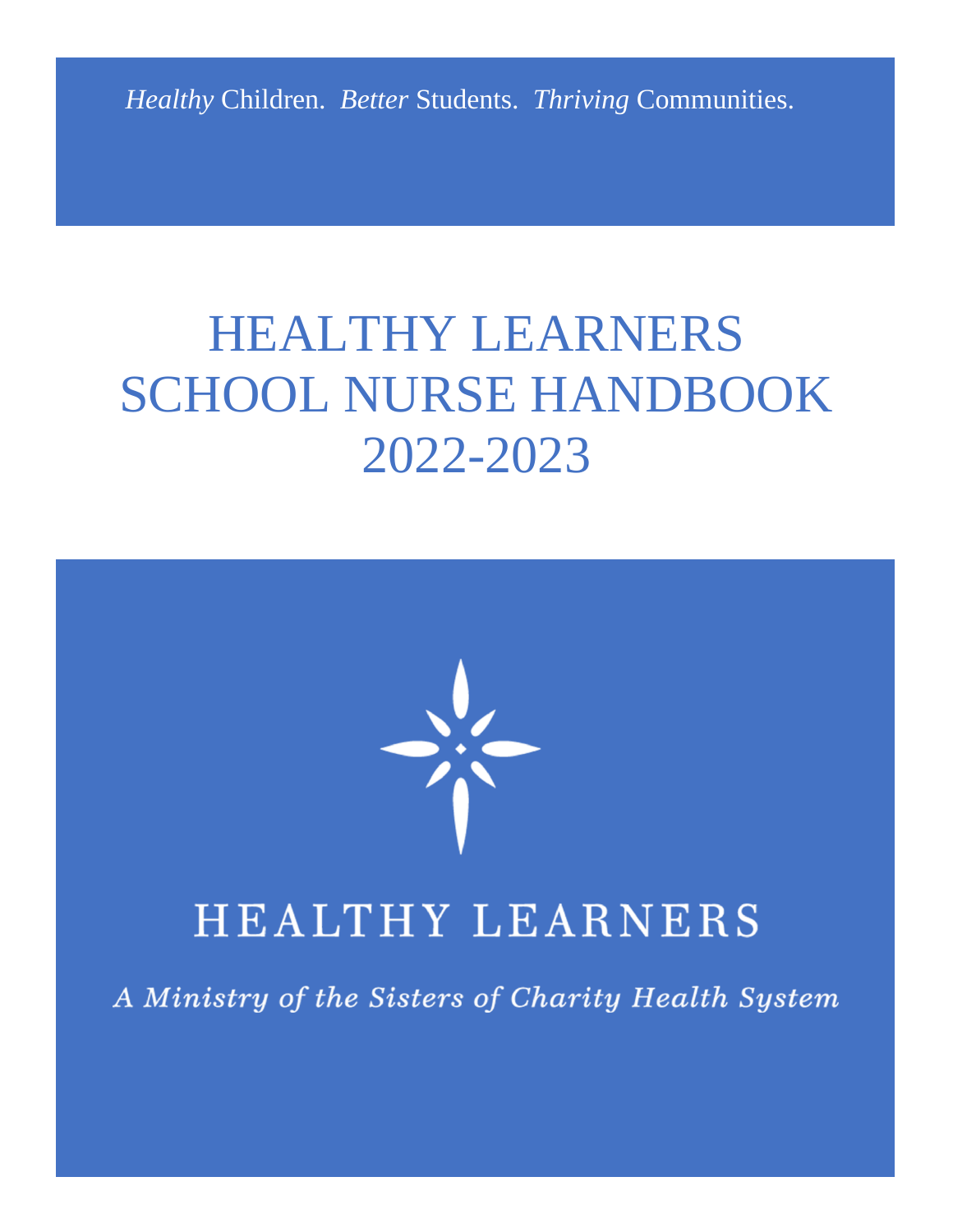#### **Table of Contents**

| <b>Consent Form Tracking Log</b> |  |
|----------------------------------|--|

Healthy Learners Consent Form Instructional Video

Healthy Learners Consent Form - English

Healthy Learners Consent Form - Spanish

Healthy Learners Appointment Notice (HLT) - BL

Healthy Learners Appointment Notice (PT) - BL

**Teacher Letter** 

Healthy Learners Midlands Dental Clinic Details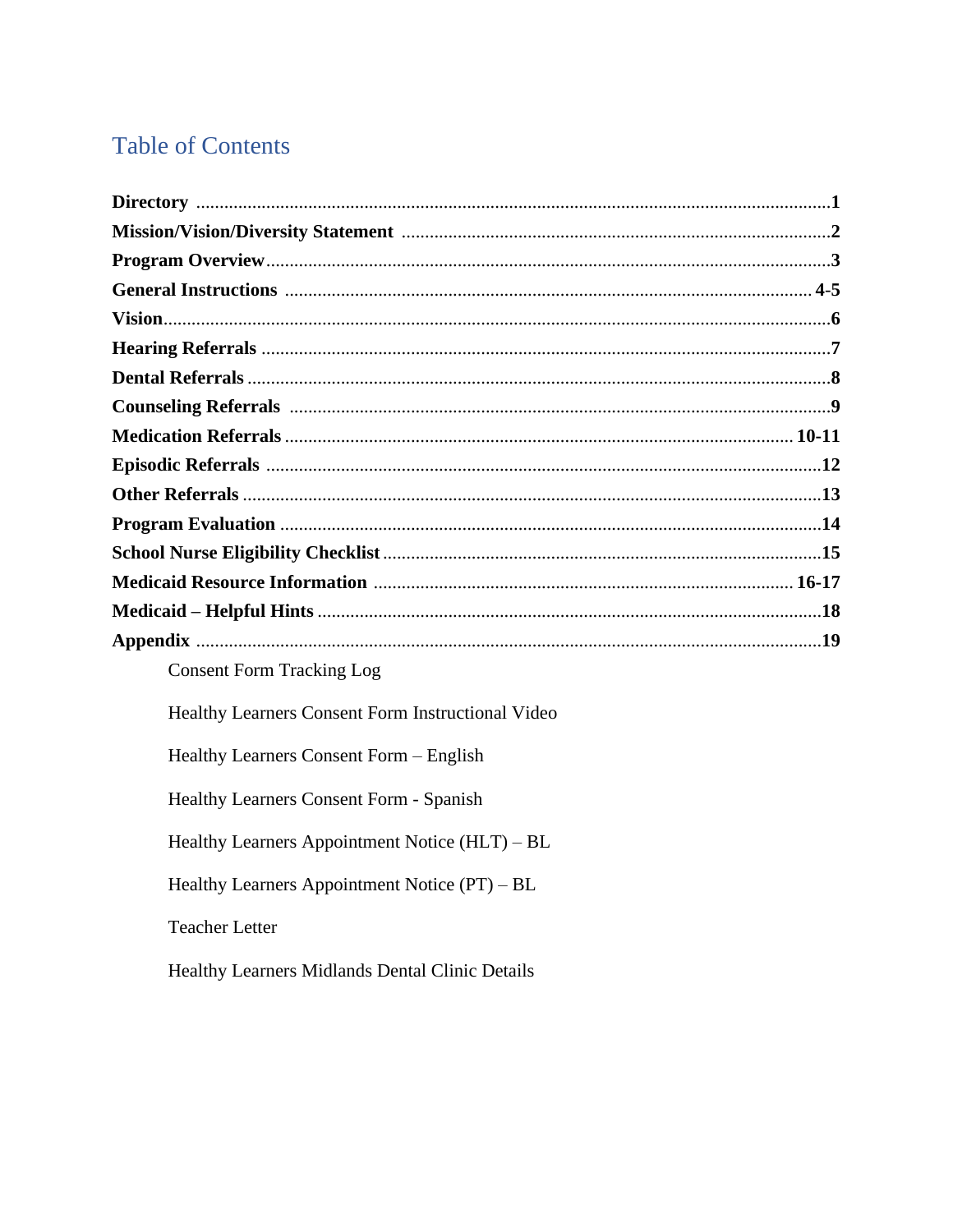# DIRECTORY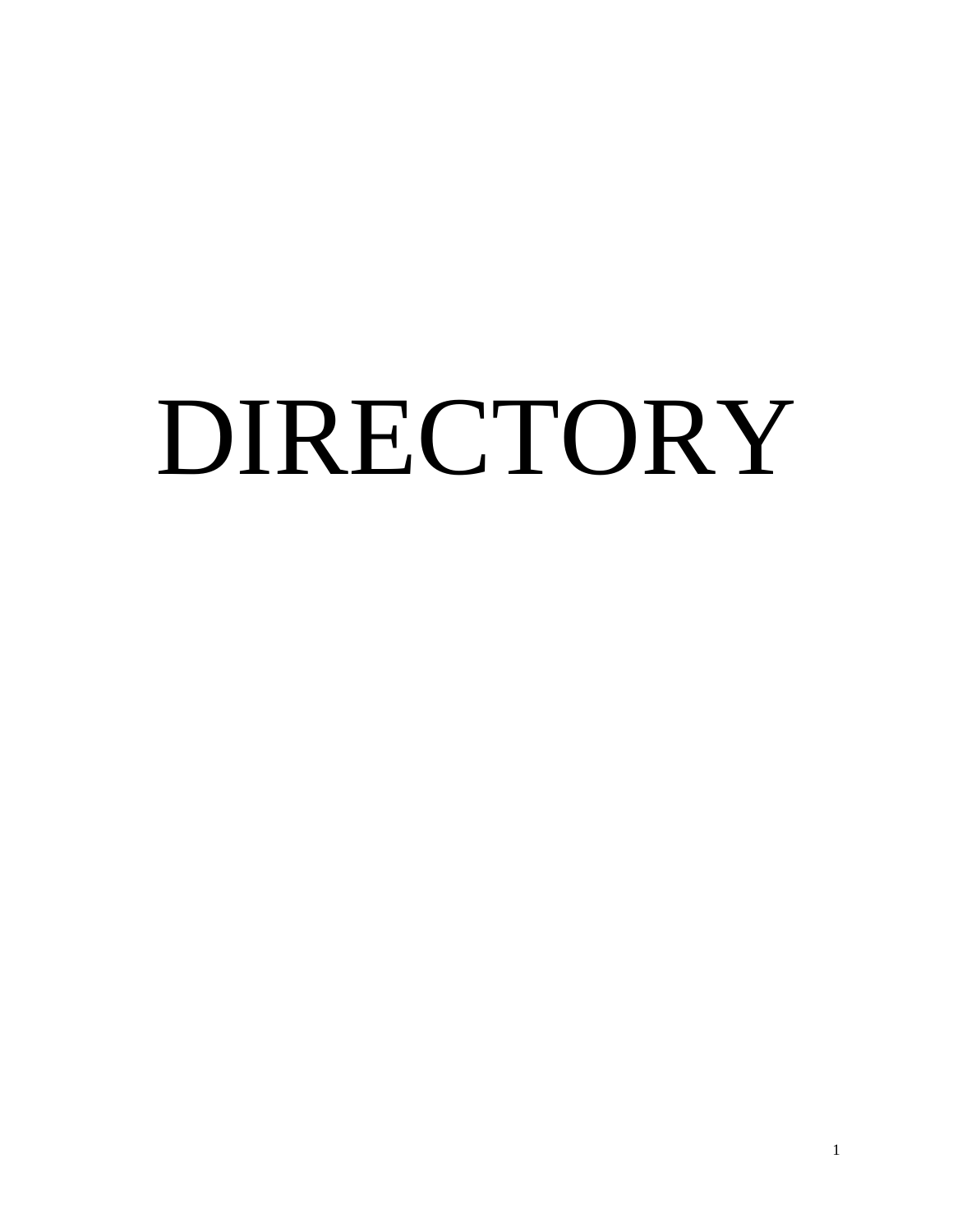#### **Healthy Learners Corporate**

2711 Middleburg Drive, Suite 304 Columbia, SC 29204 803.454.0350 Office 803.454.0354 Secure Fax

Amy Splittgerber, M.Ed. Executive Director [asplittgerber@healthylearners.com](mailto:asplittgerber@healthylearners.com)

Joanne Bamberg-Jackson, MA Director of Operations [jbamberg-jackson@healthylearners.com](mailto:jbamberg-jackson@healthylearners.com)

Tennia Walker, MPA Director of Community Engagement [twalker@healthylearners.com](mailto:twalker@healthylearners.com)

Christina Eller, BS Evaluation Coordinator [celler@healthylearners.com](mailto:celler@healthylearners.com)

Erika Dawkins, MA Marketing and Communications Manager [edawkins@healthylearners.com](mailto:edawkins@healthylearners.com)

Aixa Rodriguez-Mariani, MD Mental Health Initiatives Manager [arodriguez-mariani@healthylearners.com](mailto:arodriguez-mariani@healthylearners.com)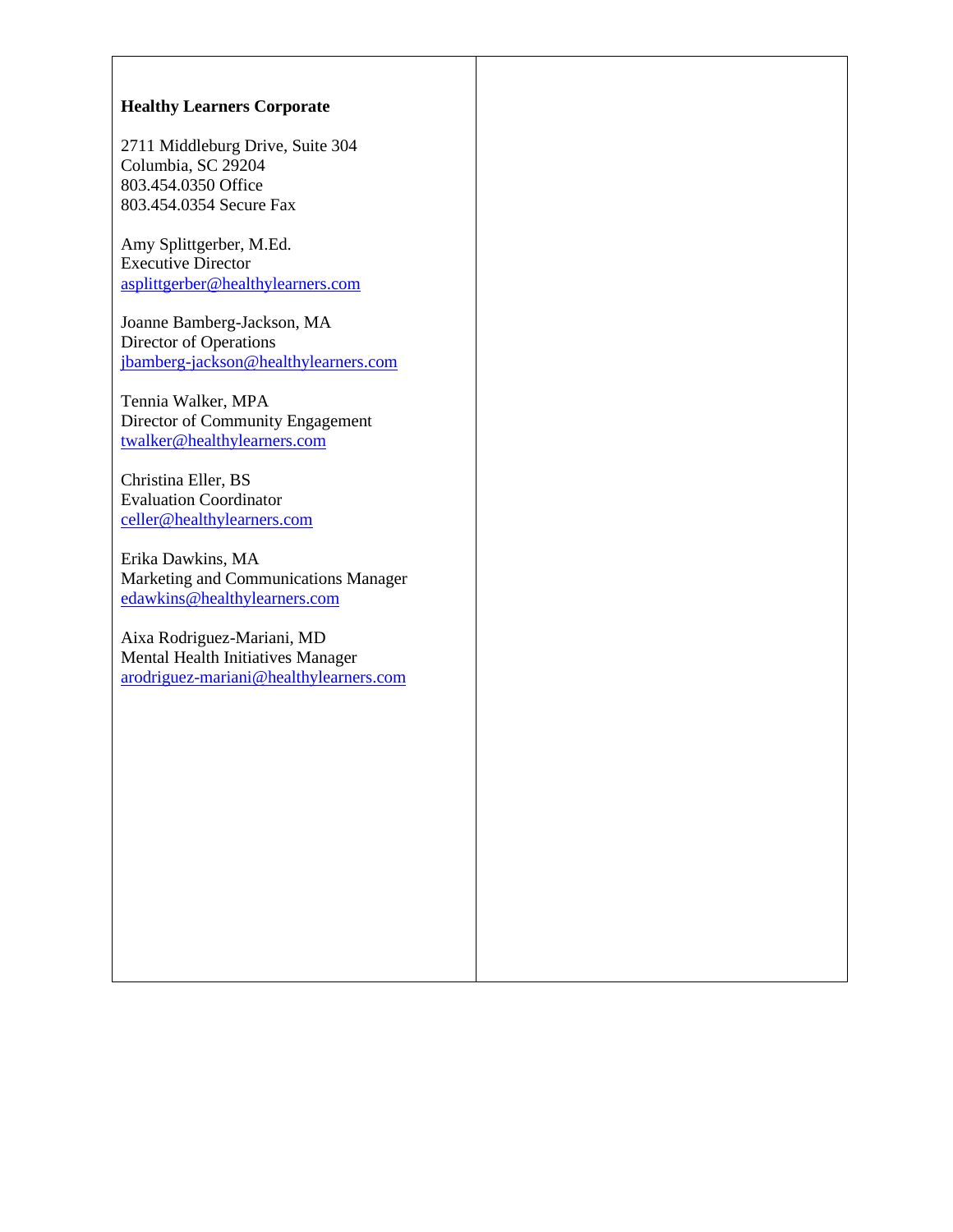| <b>Healthy Learners (LowCountry)</b>                                                                                                  | <b>Healthy Learners (Upstate)</b>                                                                 |
|---------------------------------------------------------------------------------------------------------------------------------------|---------------------------------------------------------------------------------------------------|
| 219 Old Barnwell Road, Allendale, SC 29810                                                                                            | 211 North Main Street, Greenwood, SC 29646                                                        |
| 803.584.7663 Office                                                                                                                   | 864.953.2350 Office                                                                               |
| 803.584.9223 Fax                                                                                                                      | 864.953.2351 Fax                                                                                  |
| 833.407.1370 Secure Fax                                                                                                               | 833.407.1372 Secure Fax                                                                           |
| Shelley Thomas, RN, ADN                                                                                                               | Aimee Clark, BS                                                                                   |
| Program Manager                                                                                                                       | <b>Community Manager</b>                                                                          |
| sthomas@healthylearners.com                                                                                                           | aclark@healthylearners.com                                                                        |
| Gwen Walker, BA                                                                                                                       | Alice Balentine, BA                                                                               |
| <b>Student Services Coordinator</b>                                                                                                   | <b>Student Services Coordinator</b>                                                               |
| gwalker@healthylearners.com                                                                                                           | abalentine@healthylearners.com                                                                    |
|                                                                                                                                       | Kensley Lowery, CNA, AAS<br><b>Student Services Coordinator</b><br>klowery@healthylearners.com    |
| <b>Healthy Learners (Pee Dee)</b>                                                                                                     | <b>Healthy Learners (Midlands)</b>                                                                |
| Dillon Office:<br>110A North Macarthur Street, Dillon, SC 29536<br>843.774.1907 Office<br>843.774.1920 Fax<br>833.407.1368 Secure Fax | 2711 Middleburg Drive, Suite 304<br>Columbia, SC 29204<br>803.252.0133<br>803.748.7145 Secure Fax |
| Dee Newell, RN, BSN                                                                                                                   | Kimberly Isaac-House, BSW                                                                         |
| Program Manager                                                                                                                       | <b>Community Manager</b>                                                                          |
| dnewell@healthylearners.com                                                                                                           | khouse@healthylearners.com                                                                        |
| Debbie Miller                                                                                                                         | Kara Cumalander, BS                                                                               |
| <b>Student Services Coordinator</b>                                                                                                   | <b>Student Services Coordinator</b>                                                               |
| dmiller@healthylearners.com                                                                                                           | kcumalander@healthylearners.com                                                                   |
| Georgetown Office:                                                                                                                    | Kim Morgan, BS                                                                                    |
| J. B. Beck Administration and Education Center                                                                                        | <b>Student Services Coordinator</b>                                                               |
| 2018 Church Street                                                                                                                    | kmorgan@healthylearners.com                                                                       |
| Georgetown, SC 29440<br>843.436.7020 Office<br>843.436.7006 Fax<br>833.407.1371 Secure Fax                                            | <b>Yesenia Bunting</b><br><b>Student Services Coordinator</b><br>ybunting@healthylearners.com     |
| Merlethia Greene, BSW, MHSV-CC                                                                                                        | Beverly Dunston, BA (PRN)                                                                         |
| <b>Student Services Site Coordinator</b>                                                                                              | <b>Student Services Coordinator</b>                                                               |
| mgreene@healthylearners.com                                                                                                           | bdunston@healthylearners.com                                                                      |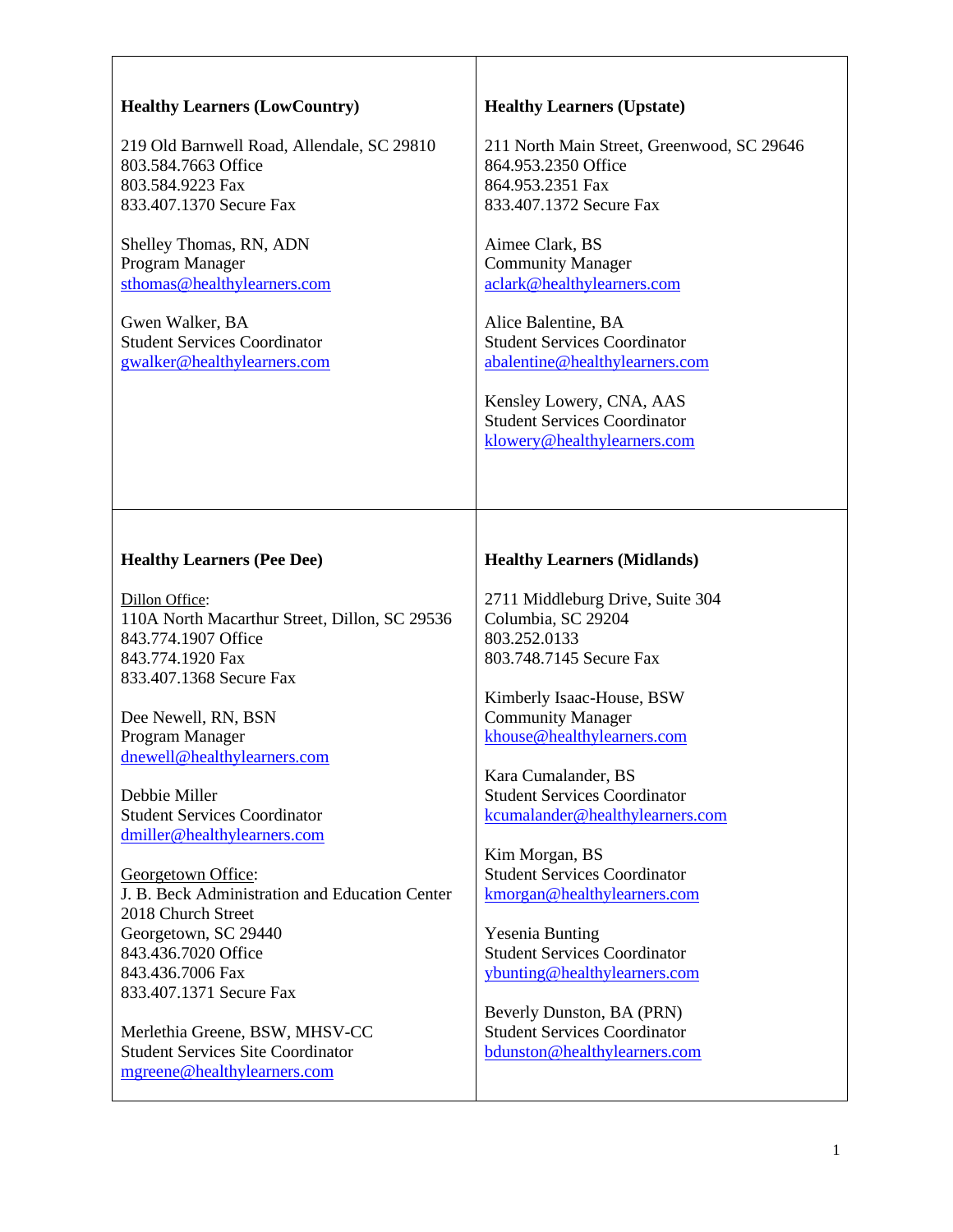Healthy Learners *A Ministry of the Sisters of Charity Health System*

#### *Mission Statement* In the spirit of the Sisters of Charity of St. Augustine, Healthy Learners is devoted to removing children's health barriers to learning with love and compassion.

#### *Vision Statement* Our vision is that all children are healthy and able to reach their full potential.

*Diversity Statement* Many Gifts One Body!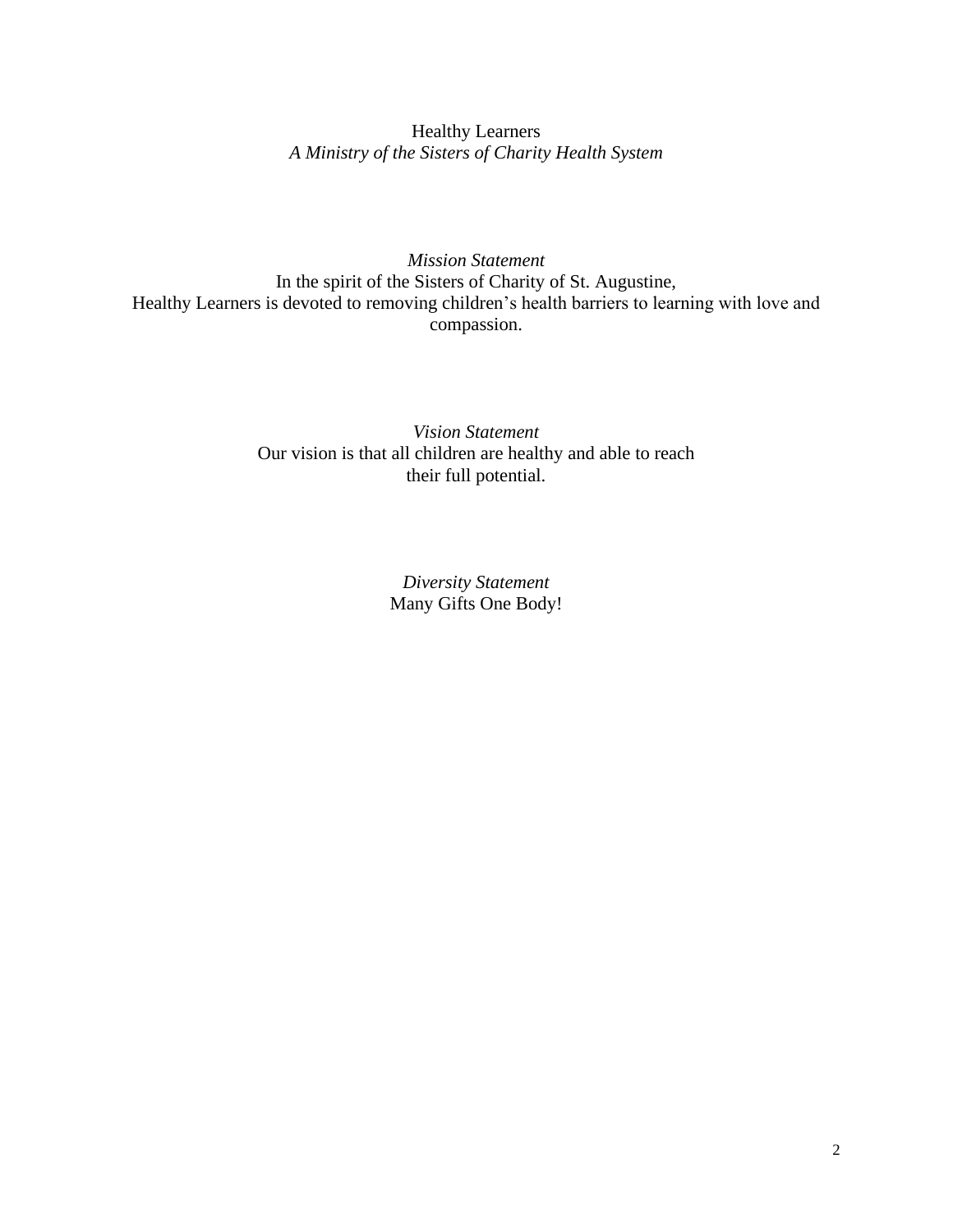#### Program Overview

Healthy Learners provides access to health care for children in need who are without resources. Our target population includes the children who would otherwise fall through the "cracks" of the healthcare system.

This includes:

- 1. Children who do not have Medicaid or other private health coverage.
- 2. Children with Medicaid who need replacement eyeglasses and/or assistance with transportation and/or care coordination.

You may use the free/reduced lunch guidelines to help determine eligibility, but this is meant only to be a guide because your knowledge of the family and their individual circumstances matter most. A checklist for determining eligibility for Healthy Learners can be found in the back of the handbook and on our website. Please call your local Healthy Learners program and ask if you are unsure if a family qualifies. Service may be determined on a "case by case" basis. First and foremost, we want the child's needs to be served.

Additionally, resource information about Medicaid and its managed care plans (Healthy Connections) can be found at the back of the handbook. Healthy Learners can also assist eligible families in the Medicaid application process.

Healthy Learners currently serves all grade levels in the following school districts: Allendale, Dillon 3, 4, Georgetown and Greenwood 50, 51, 52. We also serve all child development, elementary and middle schools in Richland County School Districts One and Two and Lexington County School Districts Two and Four. All Healthy Learners programs operate on the school year calendar.

Healthy Learners services include:

- Vision Care, including glasses replacement
- Dental Care
- Hearing Evaluation
- Asthma Care
- Health Care
- Mental/Behavioral Health Care
- Coordination of Care
- Transportation to Appointments
- Assistance with Medicaid Application Process

Healthy Learners cannot pay for surgeries, major outpatient tests, hospitalizations or emergency room visits.

Healthy Learners reserves the right to make decisions concerning referrals or services to students in the best interest of the safety of the student and of our staff.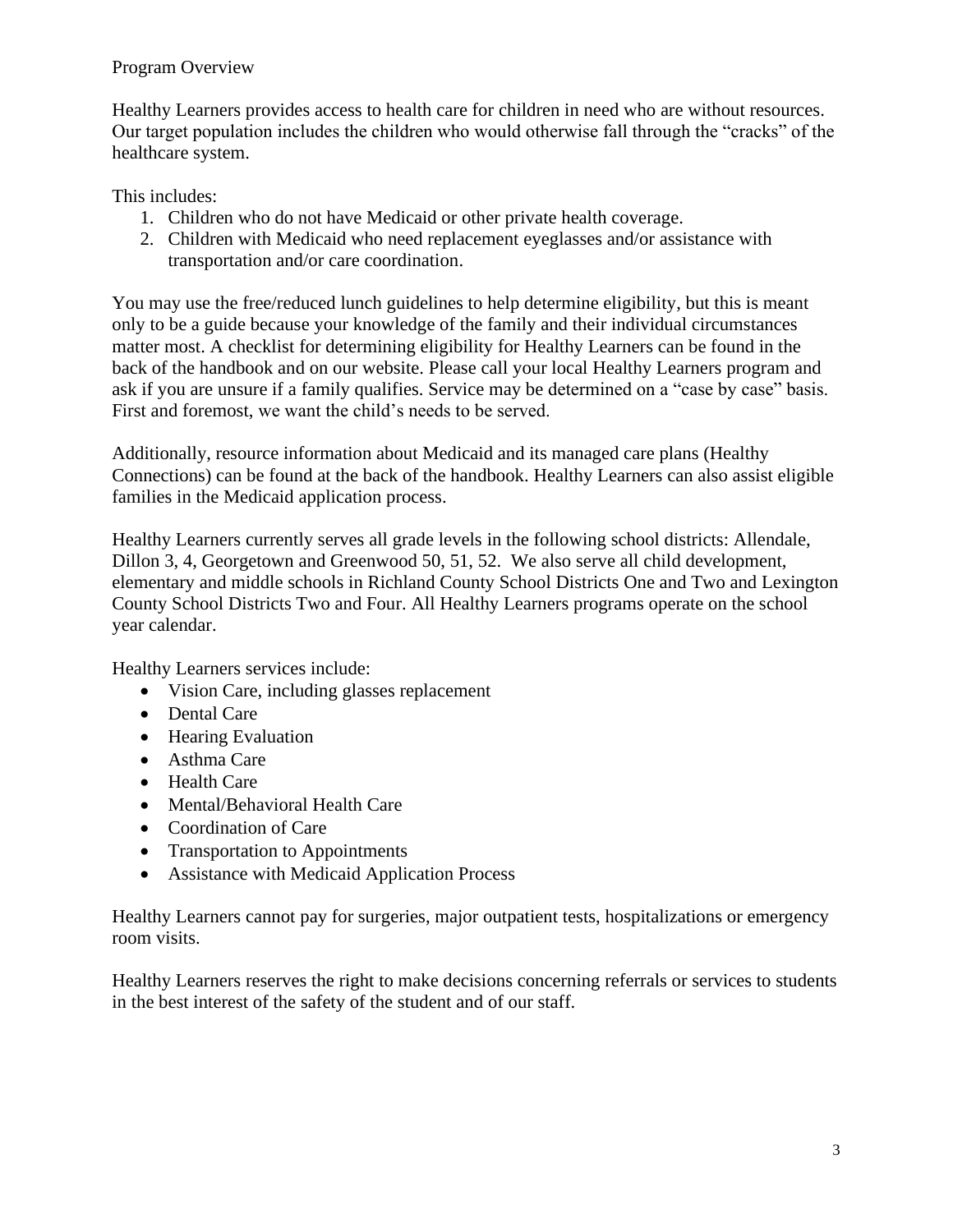#### **General Instructions**

- The paperwork for a Healthy Learners referral consists of consent forms and a health history. We cannot accept outdated versions of Healthy Learners paperwork. Referral paperwork is not considered complete until we have received the original signed copy. We strongly recommend that the paperwork be completed in pen. Please mail, fax or email your completed forms to your respective program area. The address for each Healthy Learners program is listed in the front of the School Nurse Handbook.
- Page 2 of the Healthy Learners consent form includes several authorization statements that address the laws governing privacy of student's health and educational records and asks for additional parental consent for program evaluation and data collection. Parental permission is needed to obtain certain school performance and educational achievement data on our students to establish outcome measures and to document for our funders that Healthy Learners services are helpful to children and families. **Please explain to parents that in order for Healthy Learners to continue serving children we need their support and cooperation in completing all forms.**
- A copy of the child's screening results (usually the school's parent notification letter) should also be included with the referral. The doctor will record his/her findings on this form and the Healthy Learners staff person will provide the school nurse a copy of the results when they return the child to school.
- Please make sure the parent or guardian fills out the forms completely and includes the child's Social Security number and date of birth in the student information section. Forms should be completed in ink.
- The parent needs to check whether they want Healthy Learners to provide transportation or whether they will provide their own transportation. If the parent chooses to transport their own child, then a member of the Healthy Learners staff will meet them at the provider's office. Healthy Learners is available to provide transportation for students to and from school to scheduled appointments – Healthy Learners does not provide transportation for the parents.
- Once the original paperwork is received in Healthy Learners' office, an appointment will be made, and an appointment notice will be sent to the school nurse via email with a read receipt request. This notice serves as the parent's notification of the appointment as well as the nurse's notification. Please print two copies of the notice and sign both copies. One copy should be sent home to the parent and the second copy should be kept for your school records.
- If there is a conflict with the appointment date and time such as a field trip or school wide testing, please let the Healthy Learners office know as soon as possible. Please ask parents to let you know if there is a conflict with an appointment date or time and to not call the provider to reschedule on their own. All appointments for Healthy Learners must be scheduled through our office.
- Children may be referred more than once and for more than one service in a school year, (i.e., dental and vision). We no longer require annual consent forms.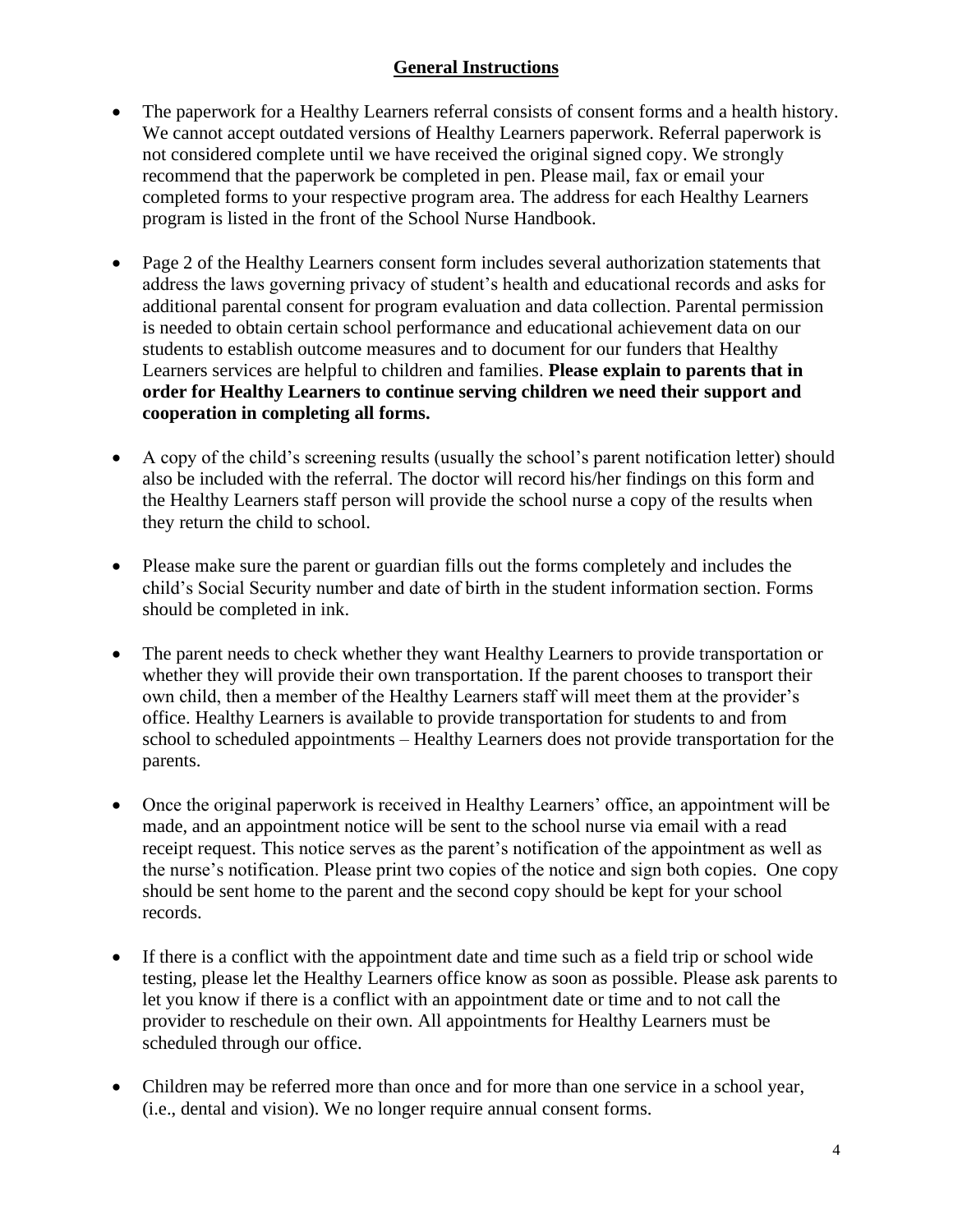- Healthy Learners consent forms and appointment notices are available in Spanish and a link to the forms can be found in the back of the handbook and on our website. Revised/updated forms are available on our website at the beginning of the school year.
- When referring Hispanic students please indicate if the student speaks English and if so, how well he/she speaks English. Interpretation services are available when necessary and with advance notice.
- The school nurse handbook is available on each program's home page of our website (healthylearners.com). Consent forms are also available in the same section with the school nurse handbook. User name and password are no longer required.
- If you are referring a student with special health concerns, please notify the Healthy Learners staff of the child's specific needs at the time of making the referral (for example, a wheelchair bound student or a student with behavioral or emotional issues).
- Again, if you are unsure about referring a student and you have questions, please call your local Healthy Learners program. We are here to help in any way possible.
- A link for the Instructional Video on how to fill out a Consent Form is included in the Appendix.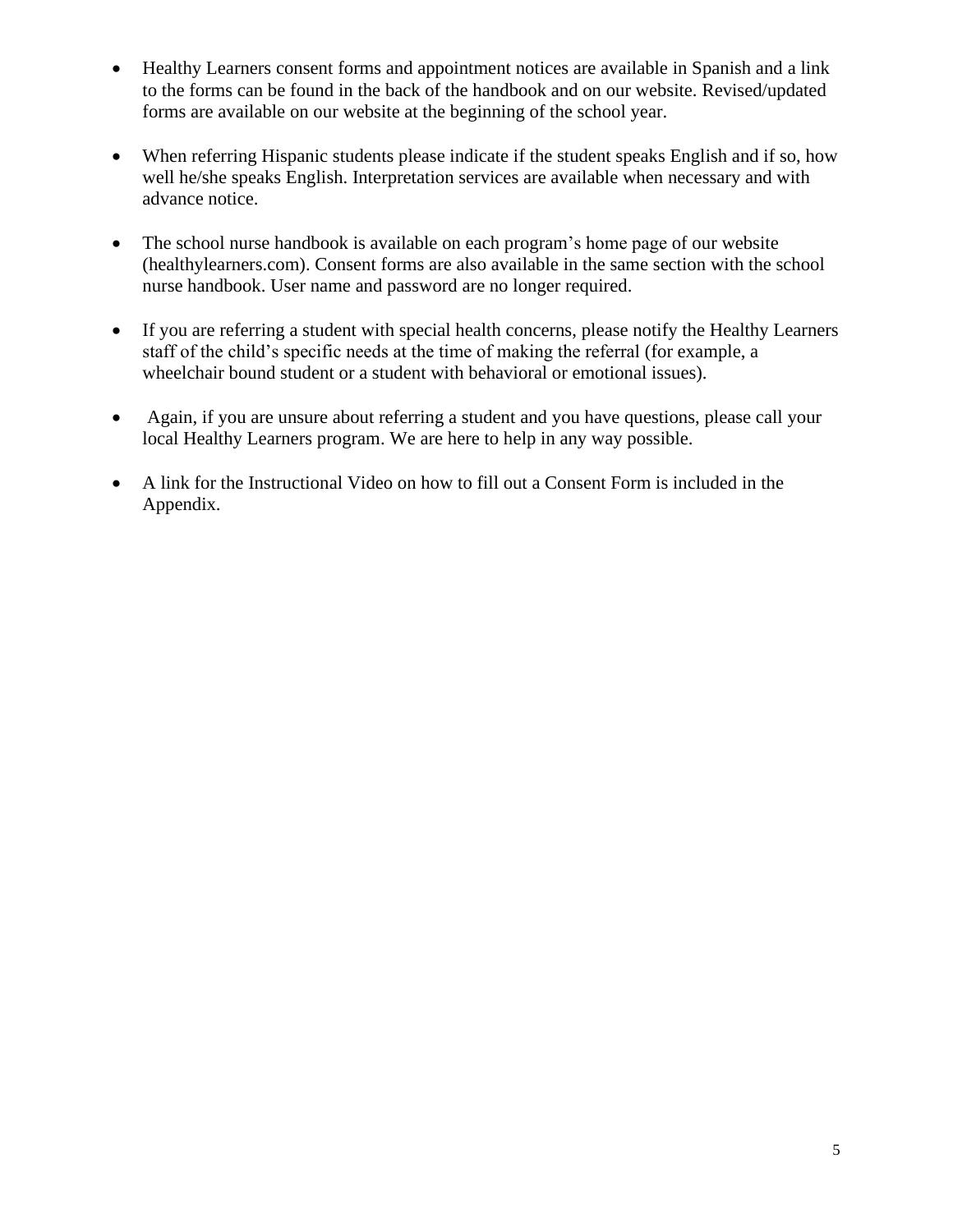#### **Vision Referrals**

#### **Overview:**

Healthy Learners will pay for an eye exam and glasses for eligible students who fail the school screening exam and/or are experiencing visual difficulties.

#### **School Nurse - Vision Referral Steps:**

- Have the student's parent or guardian fill out the Healthy Learners consent form and health history. Please also refer to General Instructions, pages 3-4.
- Attach a copy of your referral letter along with the student's vision screening results and mail the original paperwork to the Healthy Learners office.
- If referring a student for glasses only, please obtain a copy of the student's current eyeglass prescription from their provider and attach to the Healthy Learners paperwork. Prescriptions for eyeglasses are good for 1 year from the date of exam.

- If eligible, Healthy Learners will take the student for an eye exam and if glasses are prescribed, Healthy Learners will deliver glasses to school when ready. Glasses are usually ready within a week to 10 business days. Medicaid glasses can take up to 4 weeks.
- Medicaid pays for only 1 eye exam and 1 pair of glasses per calendar year; **therefore**, Healthy Learners will cover the cost of replacing lost or broken glasses for Medicaid students who are within their year benefit period. As an added benefit, students enrolled in First Choice Medicaid will be eligible to receive a second pair of glasses from First Choice within a calendar year.
- Healthy Learners will pay for a replacement pair of glasses for an individual student who has lost or broken them. Healthy Learners reserves the right to limit the replacement of glasses in the instance of intentional abuse or careless handling.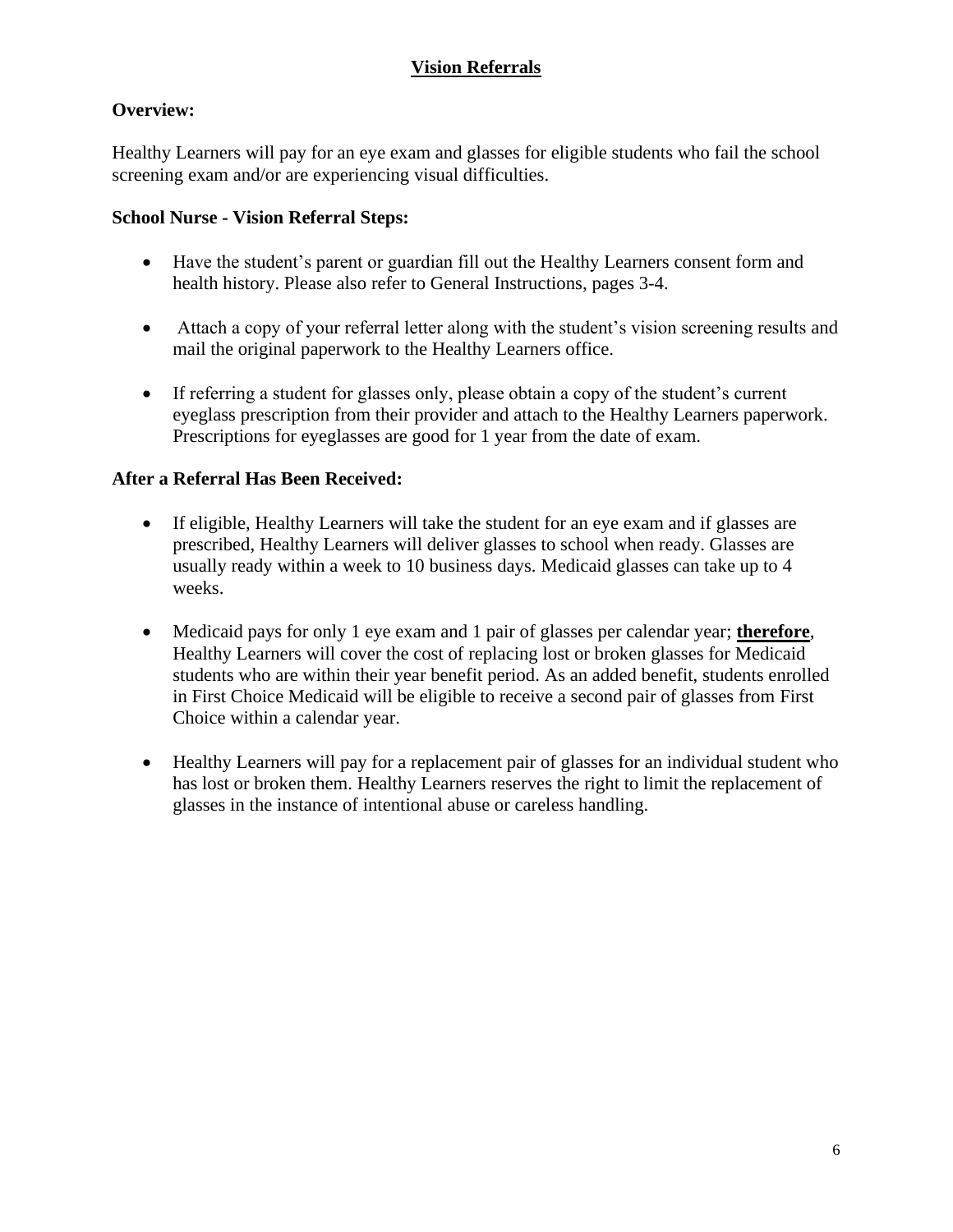#### **Hearing Referrals**

#### **Overview:**

Healthy Learners will pay for an ENT evaluation for students who have failed the hearing screening at school or for other ear/ hearing related problems.

#### **School Nurse - Hearing Referral Steps:**

- Have the parent fill out the Healthy Learners consent form and health history. Please also refer to General Instructions, pages 3-4.
- Attach a copy of the parent's referral letter that includes the screening results and mail the original paperwork to the Healthy Learners office.

- If eligible, the Healthy Learners Program Manager will schedule an appointment for an audiological exam and physician evaluation.
- Check with your local Healthy Learners program for the ENT provider in your area. The policy of some providers requires the parent to be present at the child's appointment.
- Generally, the child sees the audiologist first for the hearing test and then the doctor. If medications, such as antibiotics or antihistamines are prescribed, Healthy Learners will have the prescriptions filled and will bring the medication to the school nurse when the child is returned to school.
- Surgery is not included in the scope of services provided by Healthy Learners. If ear tubes or other surgery is recommended, Healthy Learners may be able to offer assistance with applying for Medicaid and/or a referral to another source.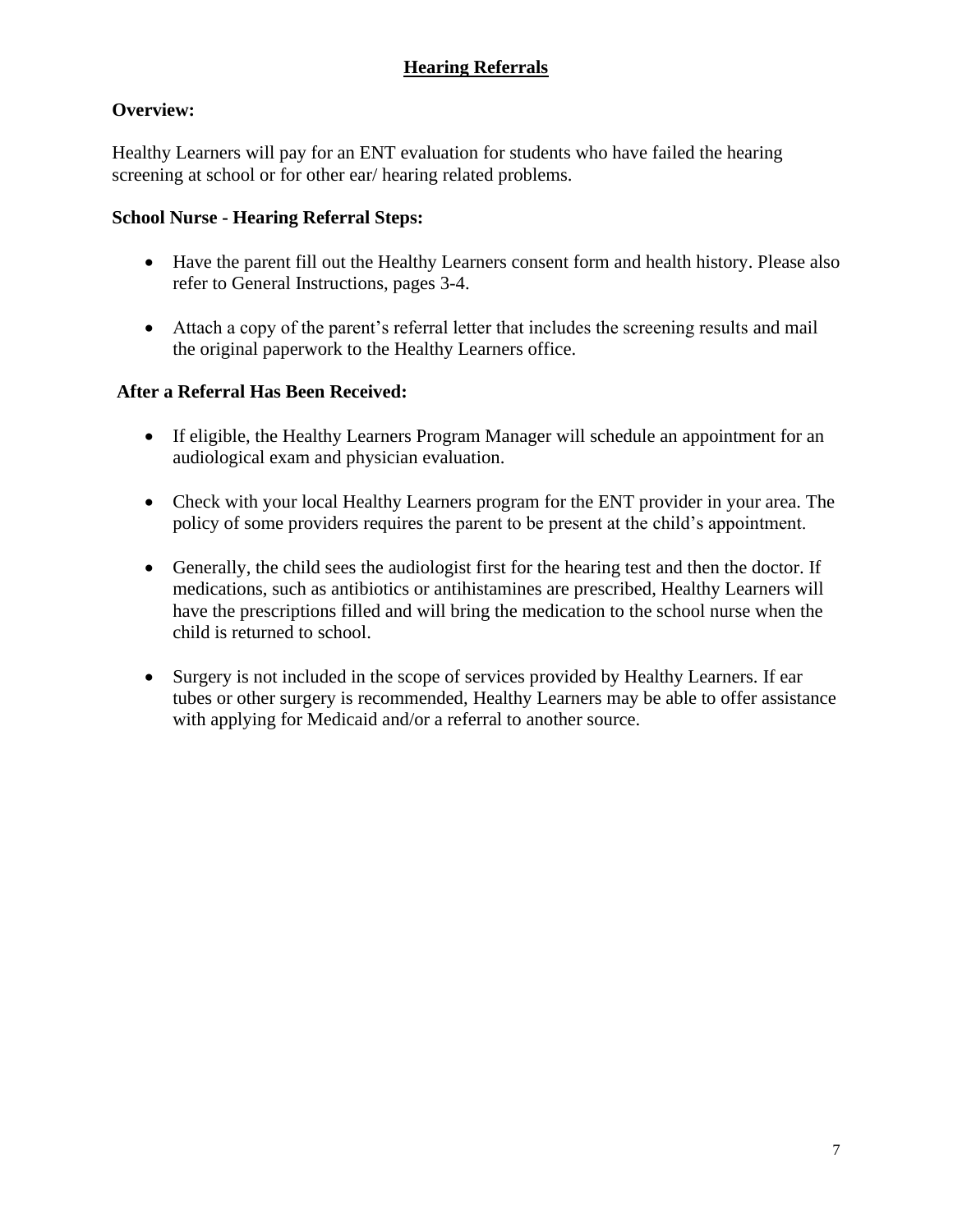#### **Dental Referrals**

#### **Overview:**

Healthy Learners, in partnership with local area dentists, provides dental care to students in need. The Healthy Learners Program Manager will arrange appointments and coordinate dental care.

#### **School Nurse – Dental Referral Steps:**

- Have the parent fill out the Healthy Learners consent form and health history. Please also refer to General Instructions, pages 3-4.
- Provide a brief description of the dental problem. Providers need to know specific problems so they can allot enough time for the appointment.
- Determine if student has seen a dental provider before and note on health history.
- You may fax the referral to Healthy Learners, but you must also mail the original paperwork to us.

#### **After a Referral Has Been Received:**

- If eligible, the Healthy Learners Program Manager will schedule an appointment with an appropriate dental provider.
- Emergent/urgent dental problems may require that the parent seek urgent care or treatment elsewhere for immediate needs. Scheduling of appointments for dental care sometimes takes several weeks to coordinate both the Healthy Learners and provider schedules. Discuss these situations with the Healthy Learners Program Manager.

#### Note:

#### *Healthy Learners Allendale*

Any student with dental needs should be referred directly to the Allendale Smiles Dental Clinic.

#### *Healthy Learners Dillon*

Students with dental needs should be referred directly to the Dillon Smiles Dental Clinic. HL Dillon can assist in transporting students to receive dental care at the Smiles Clinic. HL Dillon may also assist in transporting Medicaid eligible students to receive care from other local dental providers who partner with Healthy Learners.

#### *Healthy Learners Midlands*

Healthy Learners Midlands has reserved appointment days each month at both the Richland and Lexington Dental Clinics for our students who are uninsured. Click on the Healthy Learners Midlands Dental Clinic Details located in the Appendix.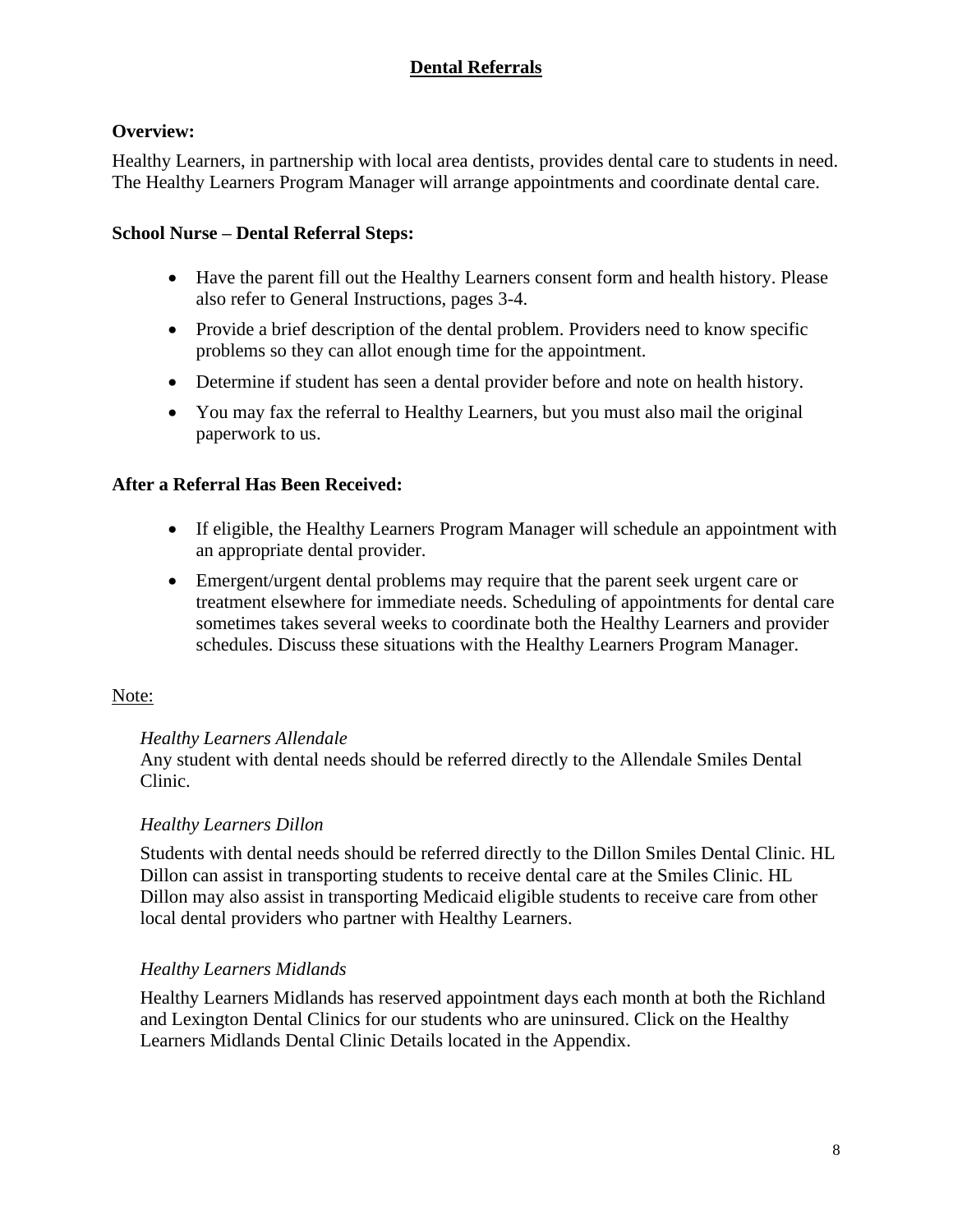#### **Counseling Services**

#### **Overview:**

Healthy Learners will provide assistance with referrals to local mental health agencies for students referred by their school nurse for behavioral concerns, attention problems, depression, etc. Students referred for counseling services usually have needs beyond that which the school's resources can provide. Referral for disciplinary and/or attendance issues may not meet the criteria for referral to Healthy Learners. Medical or specific health related reasons should accompany the referral.

#### **School Nurse - Counseling Referral Steps:**

- If a student is being referred for counseling, have the parent or guardian fill out the Healthy Learners consent form and health history. The HL Program Manager will contact the local mental health agency to begin the referral process and follow their intake procedure. A narrative note from the child's teacher or guidance counselor explaining the problem and behaviors/difficulties observed is helpful in making the referral. Please also refer to General Instructions, pages 3-4.
- Please mail the original paperwork to the Healthy Learners office.

- If eligible the Healthy Learners Program Manager will assess the reason for referral and if an emergency exists, will respond appropriately.
- Appropriate steps will be taken to initiate referral to the local mental health agency according to the individual agency's guidelines. Healthy Learners will assist with the immediate need for counseling services until such time that the child's care can be transitioned to a provider within the local mental health agency or one that accepts Medicaid should the child become eligible.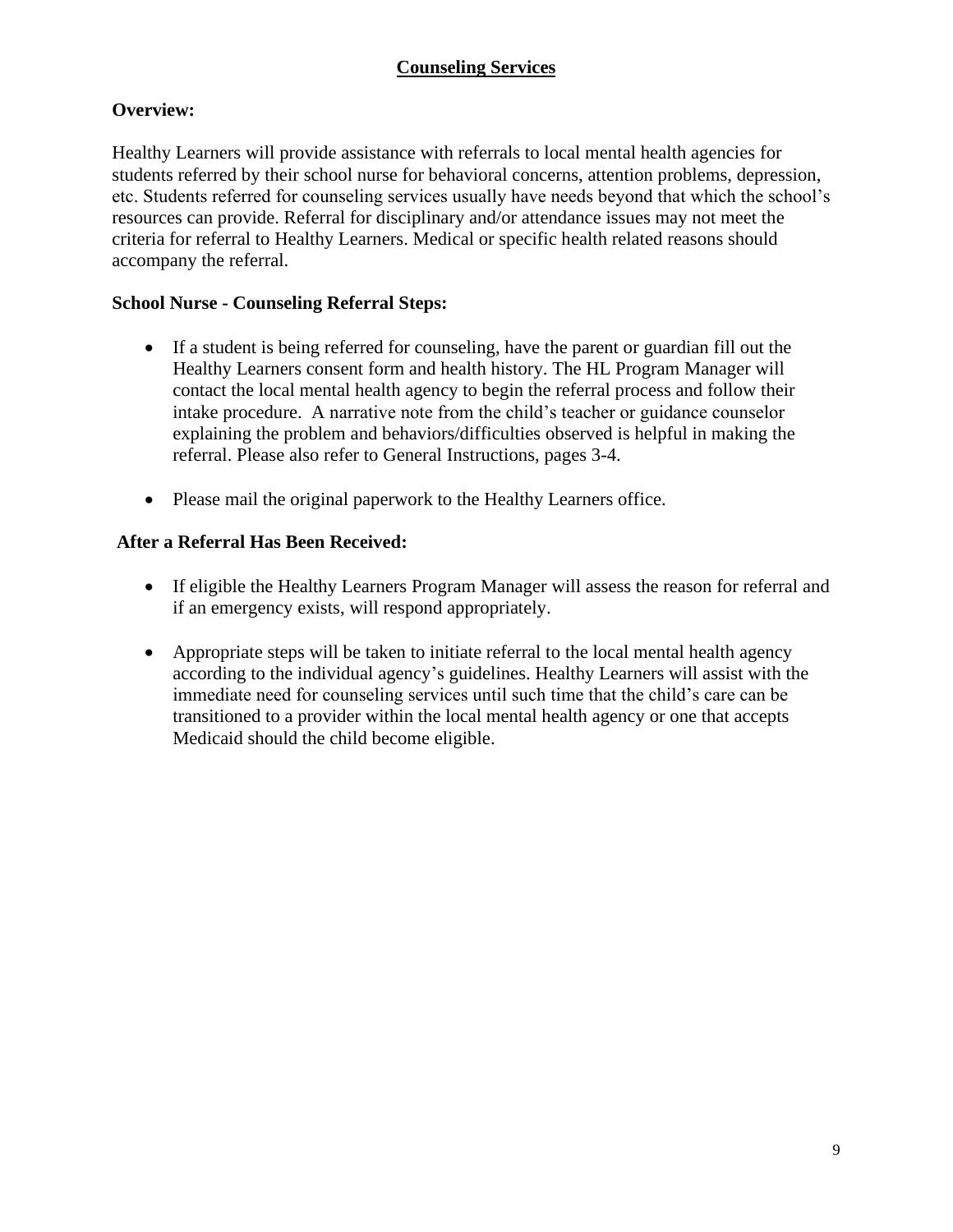#### **Medications**

#### **Overview:**

Healthy Learners will pay for prescription medications for eligible students who are referred by the school nurse. These medications include but are not limited to antibiotics, ADHD medications, antidepressants, asthma medications, etc.

The most common prescription requests we receive are for medications for Attention Deficit Hyperactivity Disorder. Medications classified as controlled substances (i.e., Ritalin, Adderall, Concerta, Focalin, Vyvanse) require a new prescription each month and also require that the date of the prescription be no more than 90 days old. Strattera and Intuniv are examples of ADHD medications that are not controlled substances and can be refilled without a new prescription.

#### **School Nurse - Medication Referral Steps:**

- Have the parent or guardian fill out the Healthy Learners consent form and health history and bring the original prescription to you. Please also refer to General Instructions, pages 3-4.
- You may fax this paperwork along with a copy of the prescription keep the original prescription with you. A Healthy Learners staff member will pick up the original prescription when the medication is delivered to school. Mail the original Healthy Learners consent forms and health history to our office.

- If eligible, prescription medications can be filled at a participating pharmacy provider and either delivered to the school or picked up by the parent.
- A Healthy Learners staff person must authorize all prescription medications. Therefore, when medication is needed (new prescriptions or refills), a parent or guardian must first contact their school nurse who will then contact Healthy Learners for approval. Once authorization is given, the parent/guardian may go to the pharmacy to pick up the medication if desired or the medication can be delivered to the school nurse.
- Medications are delivered to the school nurse upon returning the child to school. It is the responsibility of the school nurse to inform the parent of the instructions for giving the medicine and to send the medication home according to district policy and procedure.
- Students referred to Healthy Learners for assistance with certain long-term prescription needs may be referred to an appropriate provider. Contact your local Healthy Learners program for you provider specific information. Healthy Learners will pay the application fee and assist in the referral process.
- Prescription assistance programs are offered directly from the pharmaceutical companies that make the medications. These programs are available to families who meet specific income guidelines and who do not have Medicaid or private insurance. A couple of website resources for information on these programs are [www.needymeds.com](http://www.needymeds.com/) and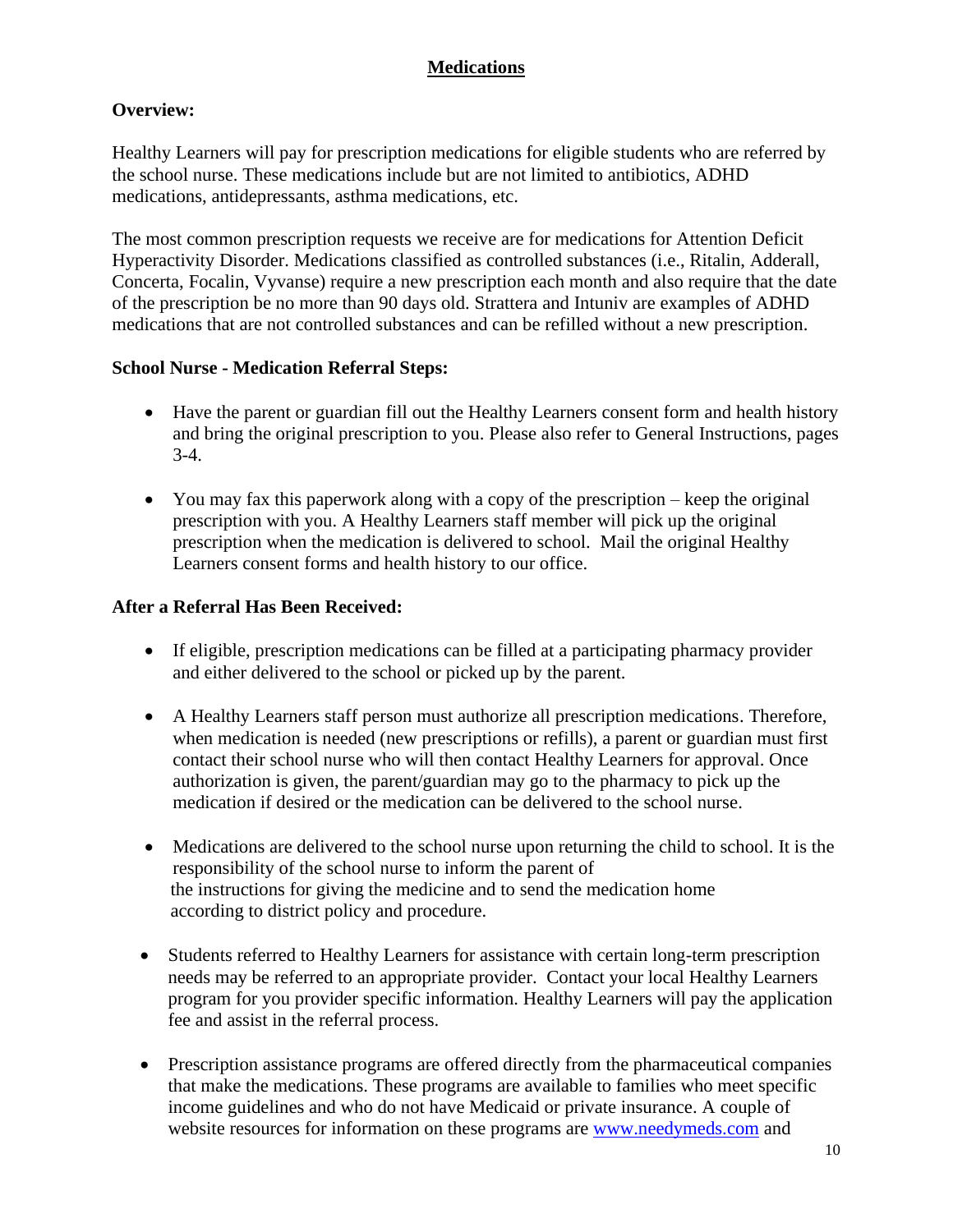[www.rxassist.org.](http://www.rxassist.org/) School nurses are encouraged to provide this information to parents of students who are on long-term medications. Healthy Learners will assist in providing medications in the short term while the application process for either these prescription assistance programs or Medicaid is being completed.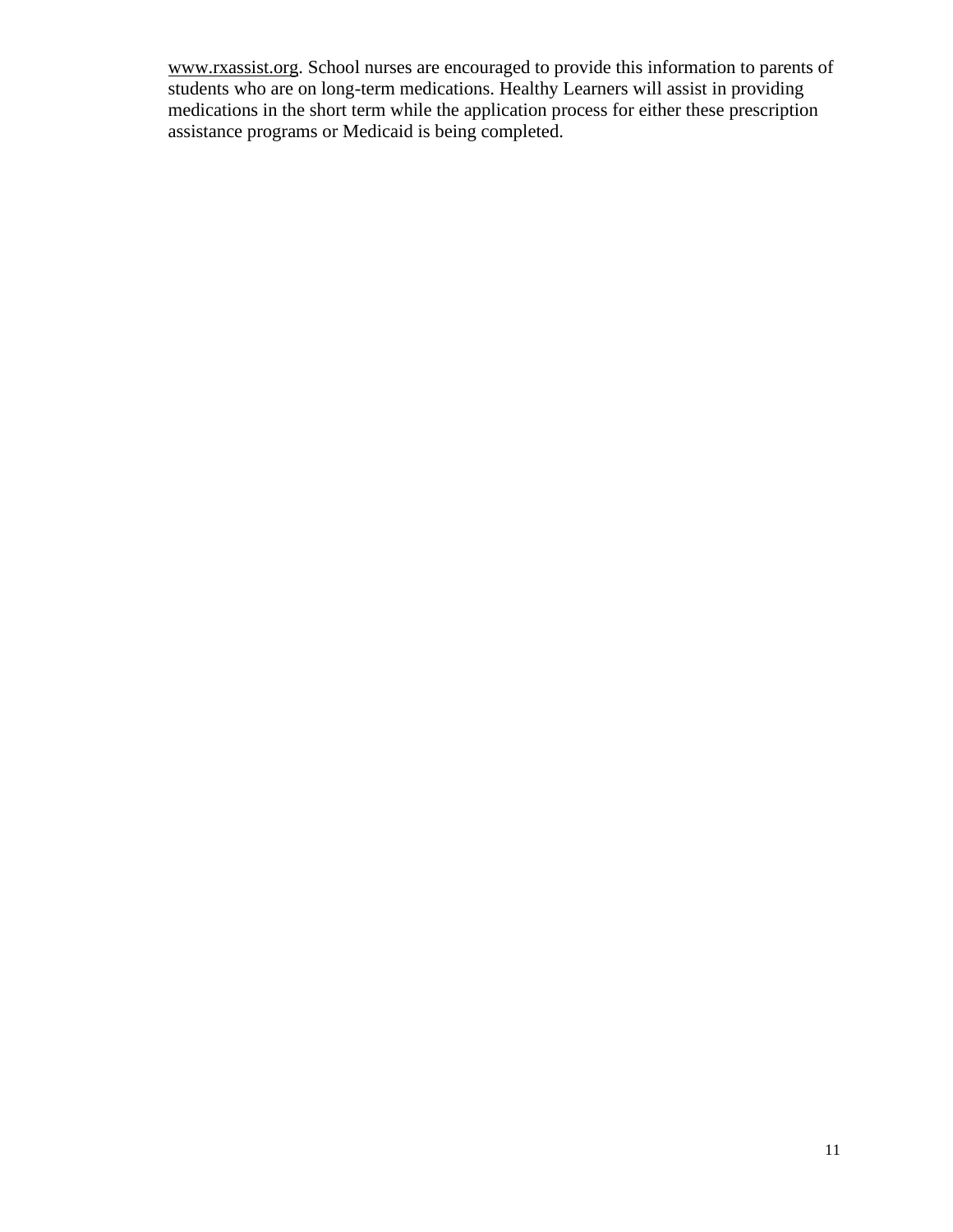#### **Episodic Visits**

#### **Overview:**

Healthy Learners will cover the cost of visits to the nurse practitioner or the pediatrician for students who have health concerns such as asthma, allergies, ringworm of the scalp, evaluation of attention problems, etc. Visits to the pediatrician or nurse practitioner are on a case-by-case basis and are usually short term through the resolution of the presenting problem.

Healthy Learners is not designed for acute medical needs as we schedule appointments usually 2 weeks ahead. In the event of medical emergencies, the parent should take the child to the Emergency Room.

#### **School Nurse - Episodic Visits Referral Steps:**

- Have the parent or guardian fill out the Healthy Learners consent form and health history. Please also refer to General Instructions, pages 3-4.
- Please mail the original paperwork to the Healthy Learners office.

- If eligible, the Healthy Learners Program Manager will make an appointment for the student with an appropriate pediatrician or nurse practitioner.
- All visits to the nurse practitioner or pediatrician require written authorization from Healthy Learners. An authorization form will be presented at the time of the visit or may be faxed ahead in certain situations.
- It is helpful for the parent to attend this type of appointment, as they are knowledgeable about their child's medical history.
- If follow-up appointments are needed, Healthy Learners staff will relay information to the parents through the school nurse.
- It is the responsibility of the parent to inform the Healthy Learners office if they are contacted directly from the provider's office about a return or follow-up visit. Charges for visits made to a provider without prior approval or authorization by Healthy Learners are the responsibility of the parent/guardian.
- Check with your local Healthy Learners program for provider information, a sliding fee scale and reduced rates, if applicable.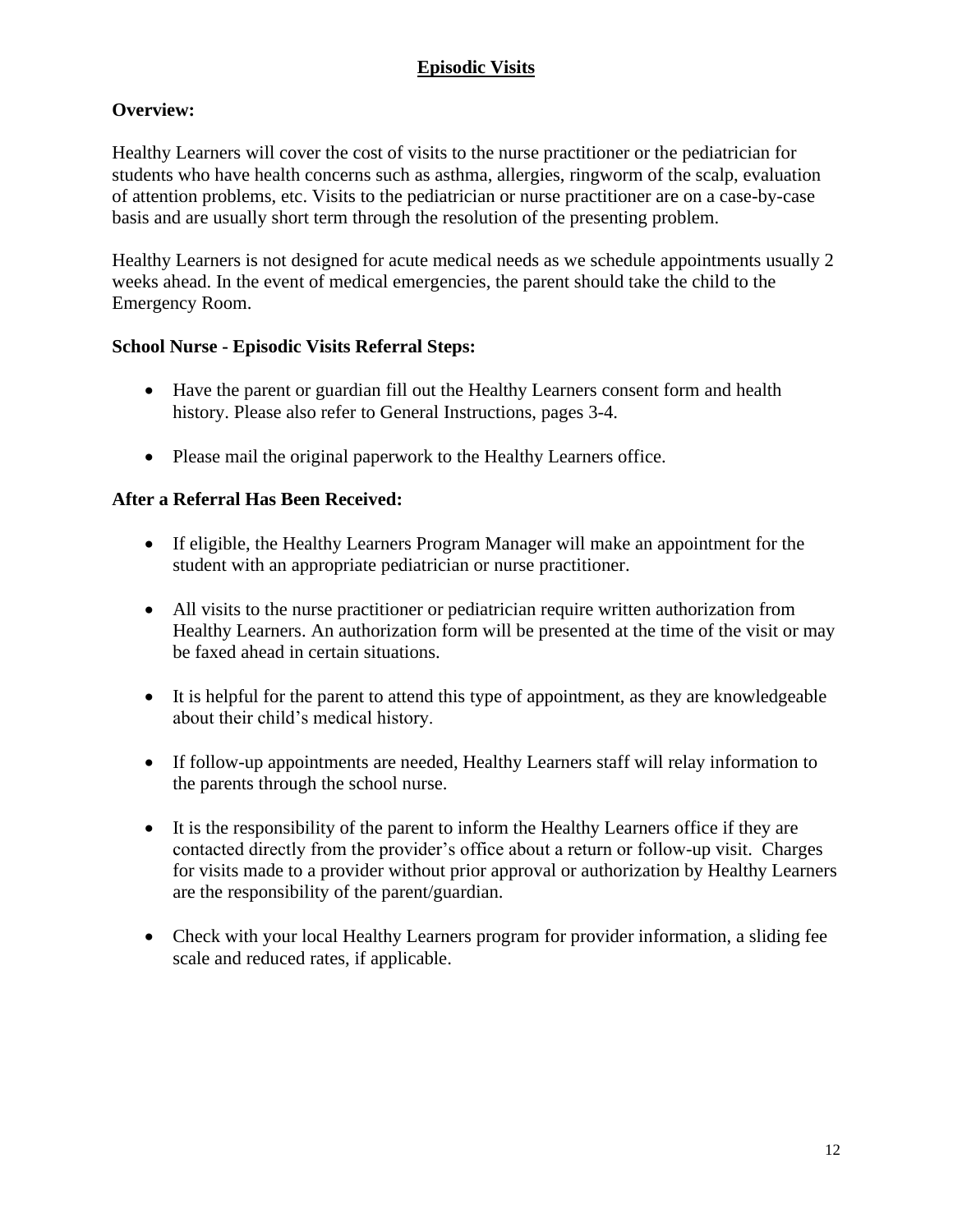#### **Other Services**

#### **Overview:**

Other services provided by Healthy Learners include medical needs that have not been previously described. Appointments with a dermatologist, neurologist or other specialist, along with care coordination services are examples of types of Other Services. Assistance with the completion and submission of an application for Medicaid is another example of Other Services.

#### **School Nurse - Other Referral Steps:**

- The school nurse should consult with the Healthy Learners Program Manager first about students with specific medical needs not previously defined.
- Once a decision is made about service provision, the school nurse will have the parent fill out the Healthy Learners consent and health history forms and other pertinent health information. Please also refer to General Instructions, pages 3-4.

- The Healthy Learners Program Manager will find an appropriate provider based on a student's specific need and schedule an appointment.
- If the request is for assistance with the Medicaid process, Healthy Learners staff will work with the parent/guardian to complete and submit an application.
- Healthy Learners staff will promote abstinence-based education only. Information will be shared for treatment purposes, but in no way will contraceptives be discussed, distributed or recommended to any student.
- Healthy Learners will in no way materially assist or cooperate with abortion.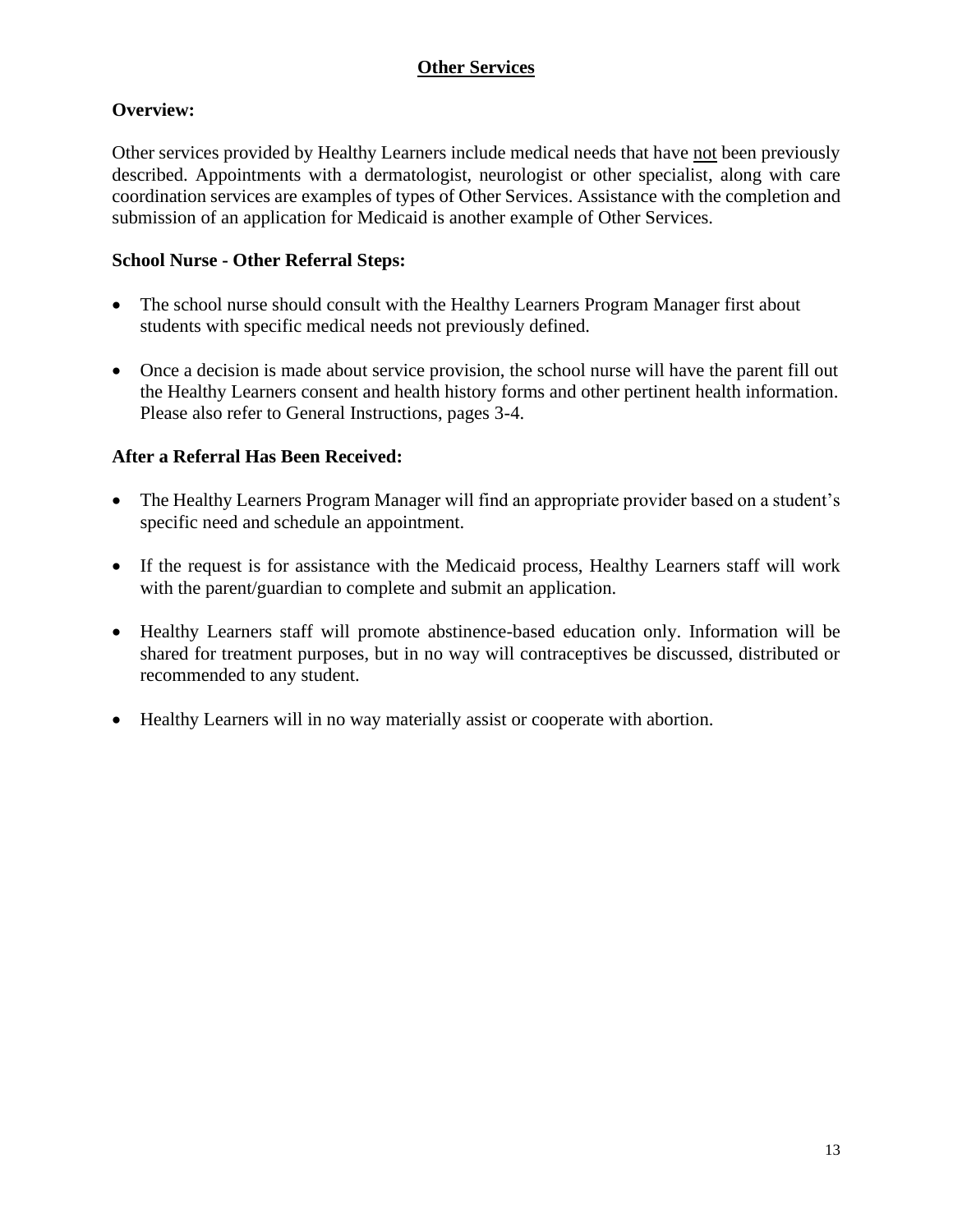#### **Healthy Learners Program Evaluation**

#### **Overview:**

Program evaluation is one tool in which we tell our "Healthy Learners Story" – combining the stories of individual lives of children that we impact along with numbers that support and document the impact having access to basic health care services has on children we serve. Our goal is that every child we serve be equipped to perform to their fullest potential as a result of the services we are able to provide.

Healthy Learners utilizes various program evaluation measures in telling our "Healthy Learners Story." Program evaluation allows us to measure the benefit and impact of our program, to expand or improve our services for program planning purposes, and to obtain and maintain grant funding or other financial support in order to continue providing services to children at no cost to families. As a ministry and non-profit organization, we are accountable to our funders, our community, our health care providers/partners, our schools, and most importantly – the children and families we serve.

In addition to the high standards and external expectations we are held to by our funders, internally we continually strive for excellence and ongoing improvement. This involves asking ourselves each day from a program evaluation perspective, "What could we do better or more efficiently so that we maximize our resources available to meet our mission?" Program Goals, Objectives and Outcomes are established annually at the beginning of each school year. Healthy Learners evaluates the effectiveness of our services utilizing various evaluation methods such as surveys of constituents (parents, students, school nurses, providers and/or teachers), focus groups, tracking of data and return on investment (ROI).

All information obtained through our program evaluation measures is kept confidential. Evaluation reports for publication or made available to the public contain only information that is summarized or grouped together and does not use any names or identifying information.

We welcome any input, suggestions and feedback you may have at anytime so we can continue to improve our services to children and our overall program. If you have any questions about any of our program evaluation measures, please feel free to contact Amy Splittgerber, Executive Director directly at (803) 454-0350 Extension 1.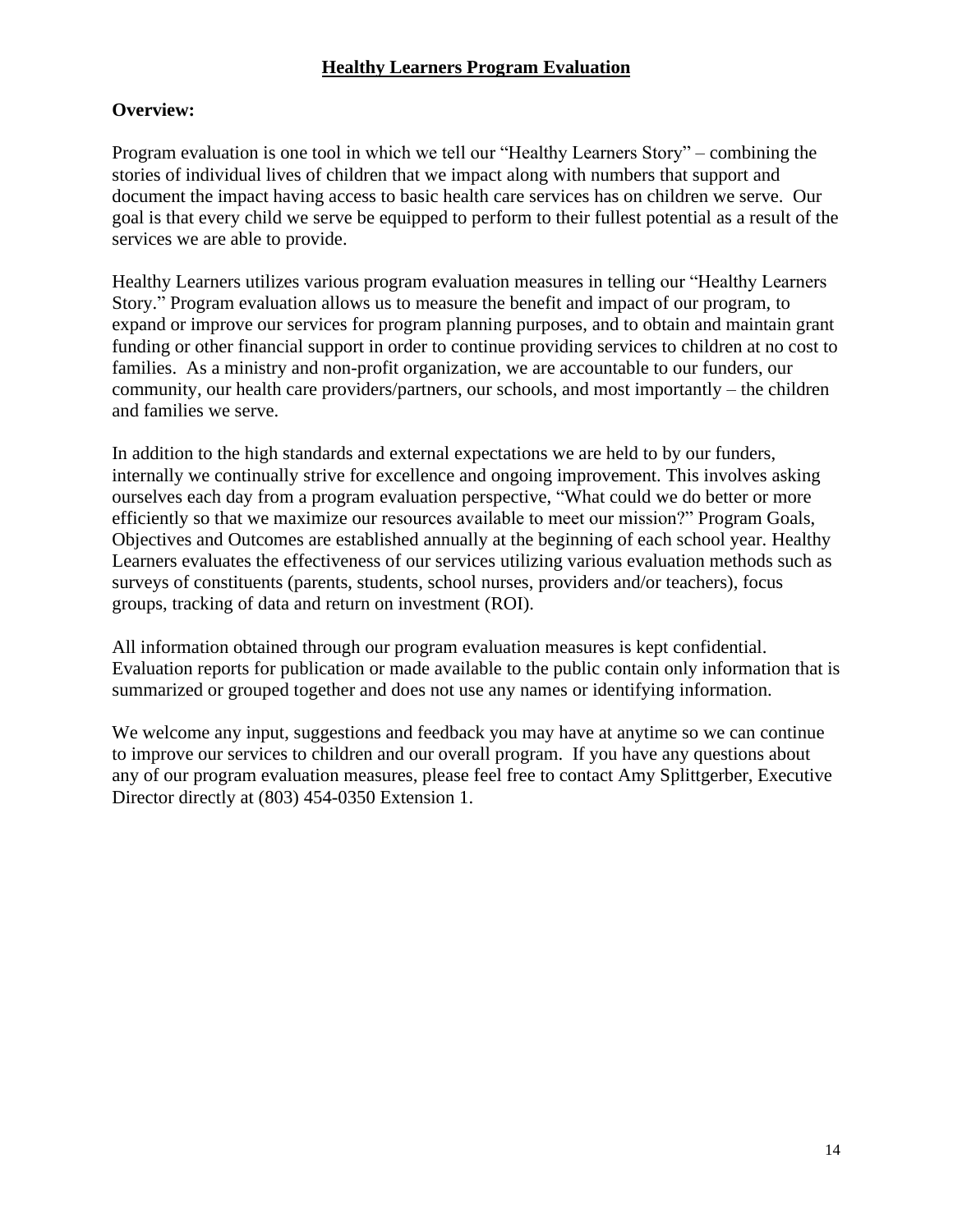#### SCHOOL NURSE CHECKLIST FOR ELIGIBILITY FOR HEALTHY LEARNERS

*Please use this checklist to help determine a student's eligibility for Healthy Learners services. Please call your local Healthy Learners office if you have any questions.*

| $\Box$ | Is the student on (or eligible) for free or reduced lunch? $\Box$ Yes<br>$\Box$ No                        |
|--------|-----------------------------------------------------------------------------------------------------------|
|        | Does the student have Medicaid? $\Box$ Yes<br>$\Box$ No                                                   |
|        | Does the student qualify for Medicaid? $\square$ Yes<br>$\Box$ No                                         |
|        | $\Box$ Is the student covered by private health insurance? $\Box$ Yes<br>$\Box$ No                        |
|        | If the student has health insurance coverage, does it include vision coverage? $\square$ Yes<br>$\Box$ No |
|        | Does it include coverage for prescriptions? $\Box$ Yes<br>$\Box$ No                                       |

 $\Box$  Do they need help with transportation?  $\Box$  Yes  $\Box$  No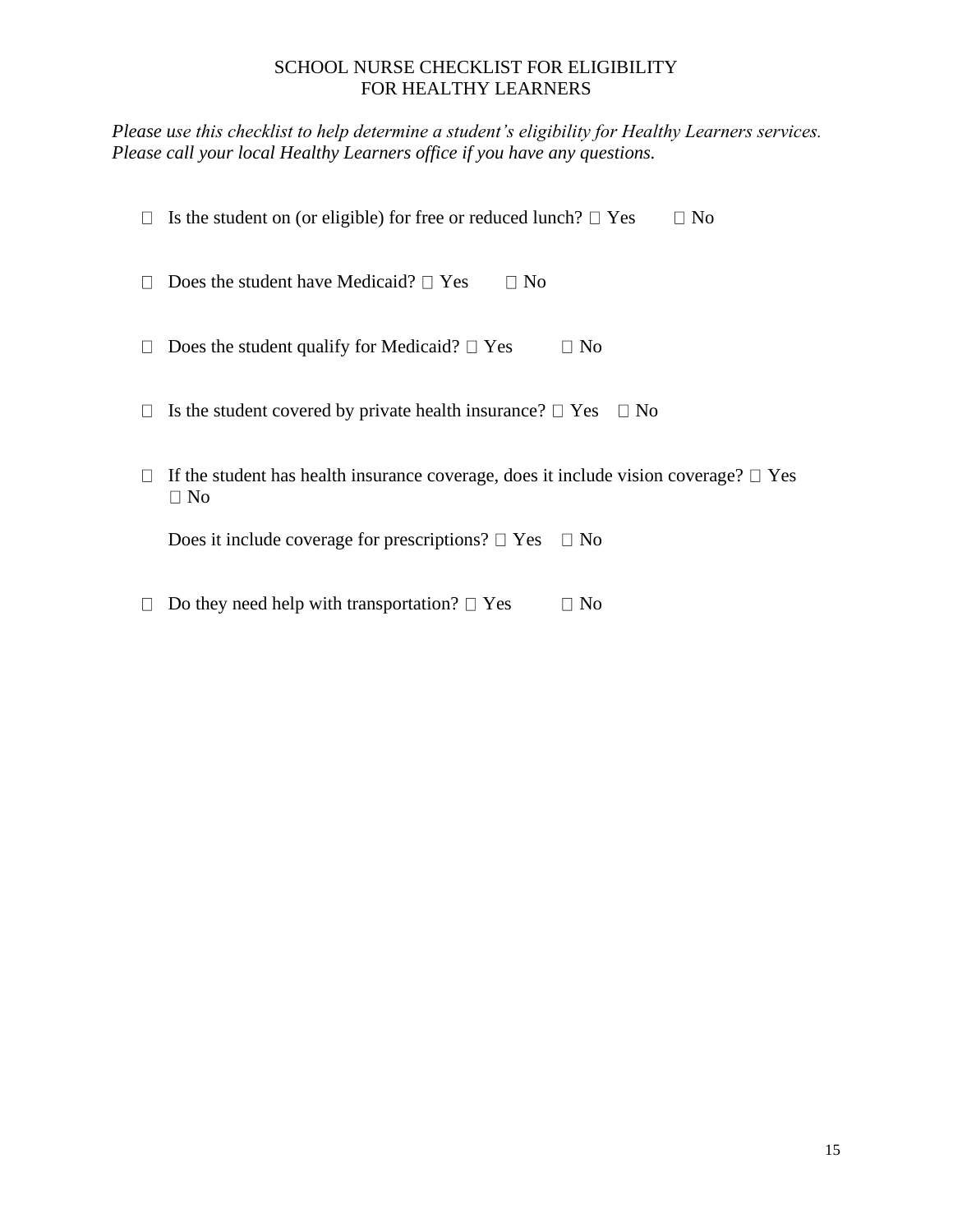#### **General Information About Medicaid (Healthy Connections)**

**Medicaid (Healthy Connections)** offers health and dental coverage for children (ages 1-19) through the Partners for Healthy Children Medicaid program. Children in families with income at or below 200% of the Federal Poverty Level may qualify (Medicaid eligibility in SC is 208%). The link below provides the current Federal Poverty Level guidelines.

<https://sclegal.org/income-guidelines/>

#### **Application:**

A paper application (Form 3400) can be downloaded from the Dept. of Health & Human Services website<http://www.scdhhs.gov/>under the section titled "Getting Medicaid." Applications for Medicaid programs can also be completed online at the same web address.

#### **Healthy Learners Assistance with Medicaid Applications:**

If the parent/guardian requests assistance from Healthy Learners with the Medicaid application process, the parent/guardian must complete and sign a 1282 form giving their permission. This form is titled "Authorization for Release of Information and Appointment of Authorized Representative for Medicaid Applications/Reviews and Appeals."

#### **Thrive Hub (SC Thrive's online benefit information platform):**

SC Thrive 1-800-726-8774.

#### **Other locations open to the public in your local program area:**

Allendale

Southeastern Housing Foundation in Barnwell – For appointments, please call (803) 259-4609.

Allendale County Adult Education – For appointments, please call (803) 584-3107.

Dillon

Pee Dee Healthy Start - For appointments, please call (843) 423-4332.

Door of Hope Christian Church - For appointments, please call (843) 260-1914.

Georgetown

Carvers Bay Branch Library - For appointments, please call (843) 545-3515.

St. Vincent De Paul Society - For appointments, please call (843) 651-0343.

Greenwood

Community Initiatives of Greenwood – For appointments, please call (864) 223-7472.

Free Clinic Abbeville – For appointments, please call (864) 366-0365.

#### Midlands

Healthy Columbia (Downtown Columbia) – For appointments, please call (803) 667-9630.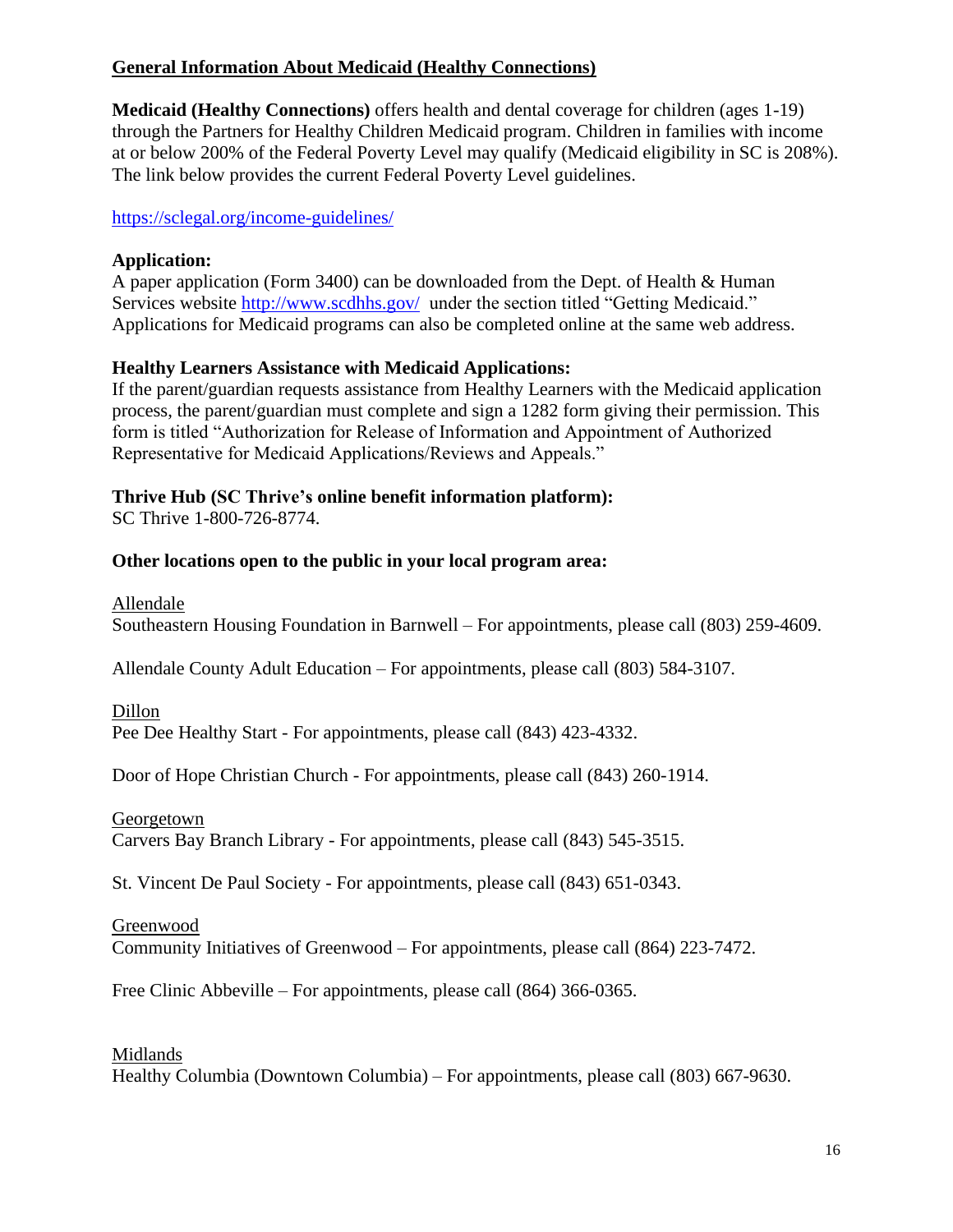First Choice Community Center (3315 Broad River Road, Columbia) - For appointments, please call (803) 731-1207.

Lexington Interfaith Community Services (LICS) – located in Lexington County - For appointments, please call (803) 957-6656.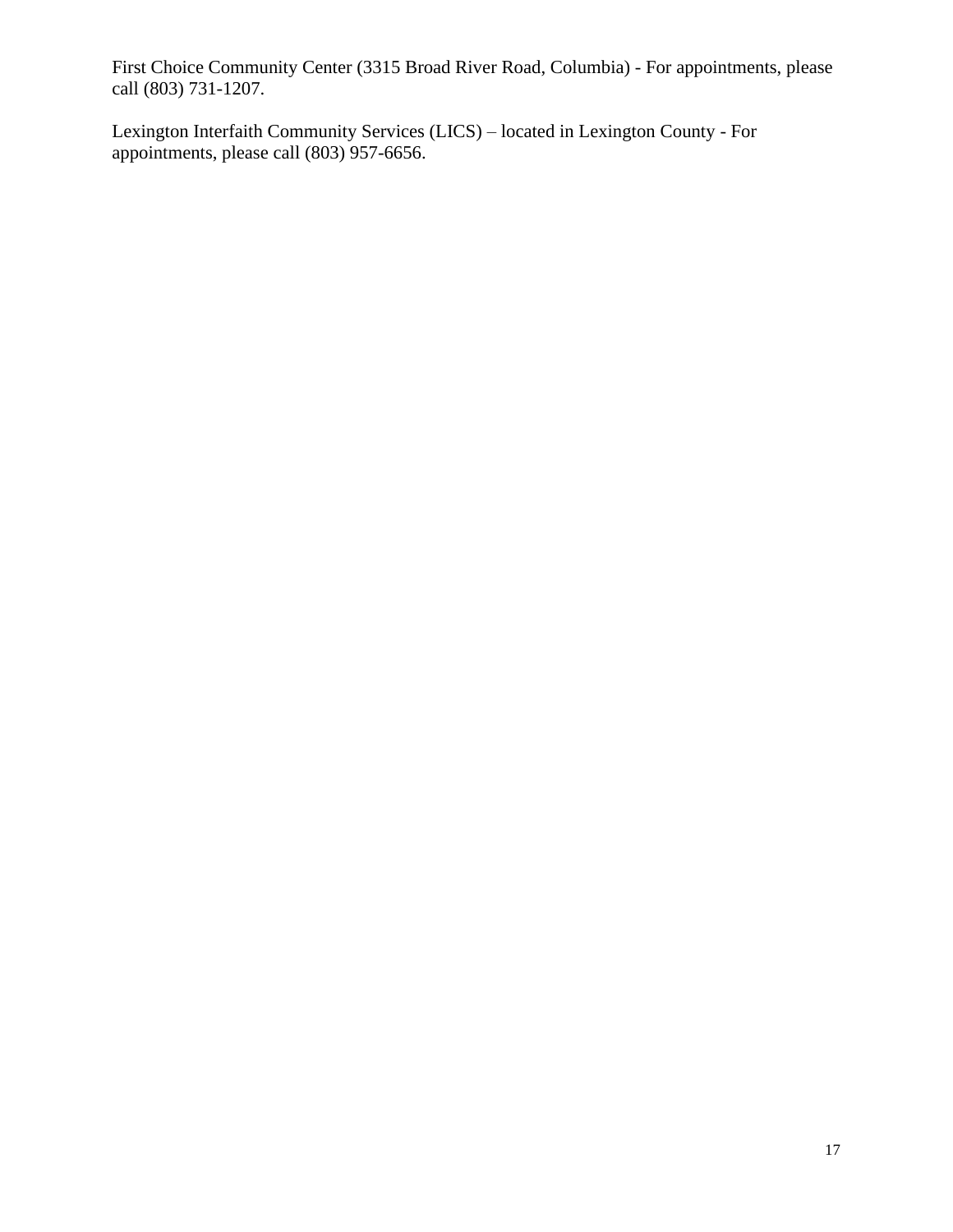#### **Medicaid Application Process – Helpful Hints**

- The turn around time for applications is 30-45 days. This time frame applies when all documentation is complete the first time an application is submitted.
- If more documentation is needed, the parent/guardian must provide the necessary documents to the caseworker within 21 days or the application will be cancelled, and a new application must be started.
- Proof of income must be for a one-month period acceptable forms of proof include copies of pay stubs or a letter from the employer that shows the last 4 weeks of gross pay.
- Proof of all other types of income (earned and unearned) such as Social Security, Unemployment, VA benefits for the same 4-week period must also be included.
- If there is no income, the parent must write a letter explaining how the family is living and how they are paying their bills. A Declaration Statement form will need to be completed and signed by the person who is providing support.
- In order to have Medicaid cover bills retroactively, the applicant has to make the request on the application and provide the most recent three months income documentation.
- In most cases, the eligibility worker can verify identity and citizenship through the child's social security number. If necessary, the caseworker will request to see the child's original birth certificate.
- If requested, the original copy of the child's birth certificate must be presented to the Medicaid caseworker or the Healthy Learners staff member who will make a Xerox copy and stamp and sign it as verified. Please advise parents NOT to mail in birth certificates to DHHS.
- A social security number must be provided only for the person for whom Medicaid benefits are being requested. This should be helpful for undocumented parents who have children born in the US and who are eligible to receive benefits.
- Encourage parents to turn their applications in to a caseworker face to face who can automatically tell them if something is missing or something else is needed. Parents need to be proactive in following up on their application.
- Express Lane Eligibility automatically enrolls eligible children (under the age of 19) in families receiving SNAP benefits in Medicaid (Healthy Connections).